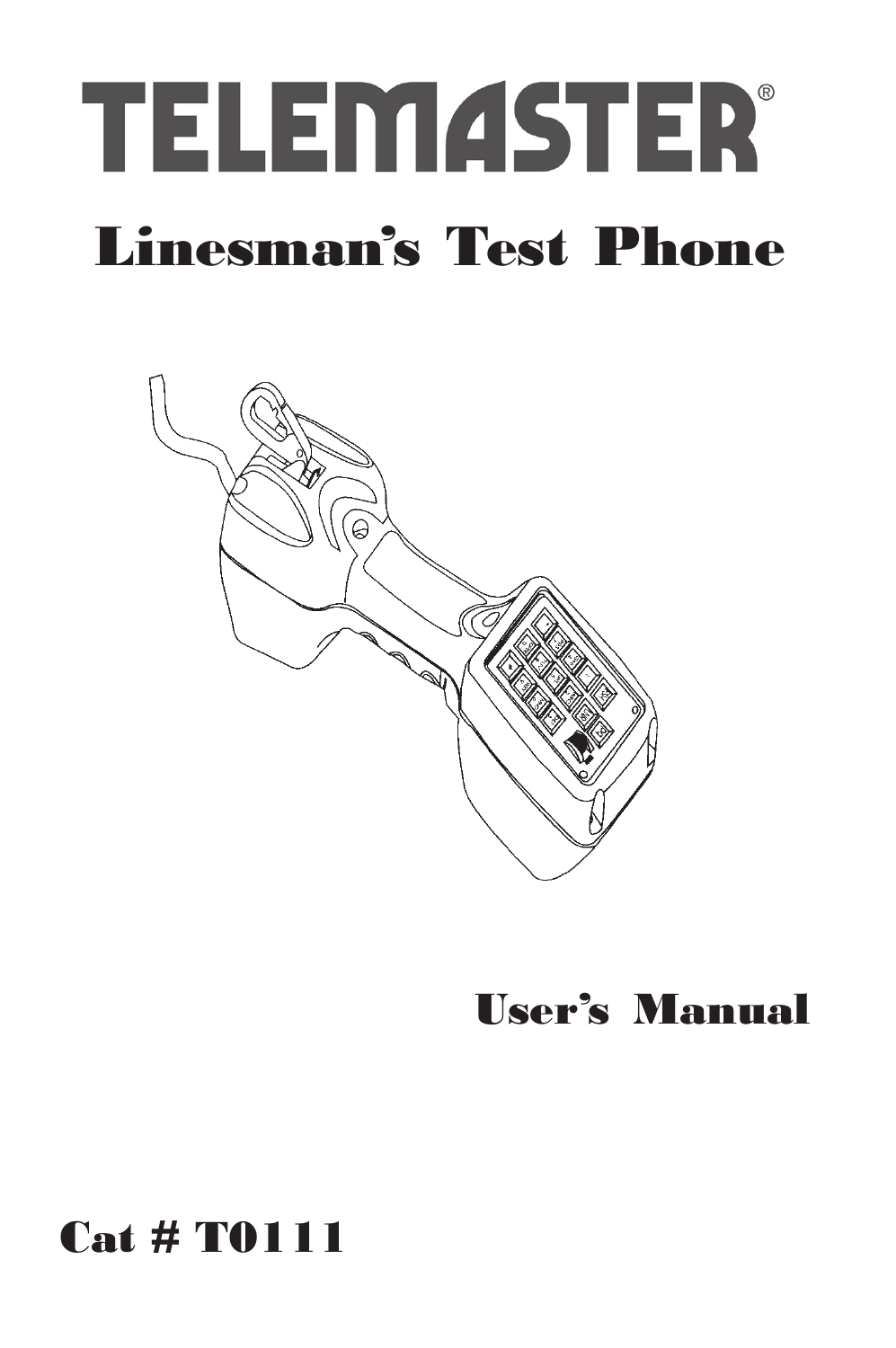Thank you for purchasing the Telemaster® Linesman's Test Phone. Before using it for the first time, please read these instructions to familiarise yourself with the features and operation of your new test-phone.

Features:

- Speakerphone for convenient hands-free two-way conversations
- Three-level volume adjustment for speakerphone volume
- Battery saving feature turns off speakers after 5 minutes of inactivity
- Mute Switch
- High impedance monitoring
- Line-polarity LED indicators
- Electronic ringer
- Tone or pulse operation
- Stores up to 12 speed-dial numbers
- Last number redial feature
- PBX pause button

## Location of controls



- 1. Line polarity LEDs
- 2. Pause key
- 3. Store kev
- 4. Recall key
- 5. Last number redial key
- 6 Tone/Pulse switch
- 7. Numeric dialpad



- 8. Amplified speaker
- 9. Receiver
- 10. Talk/Monitor switch
- 11. Handset/Speakerphone switch
- 12. Speakerphone level control switch
- 13. Mute switch
- 14. Tone ringer
- 15. Transmitter
- 16. Speakerphone microphone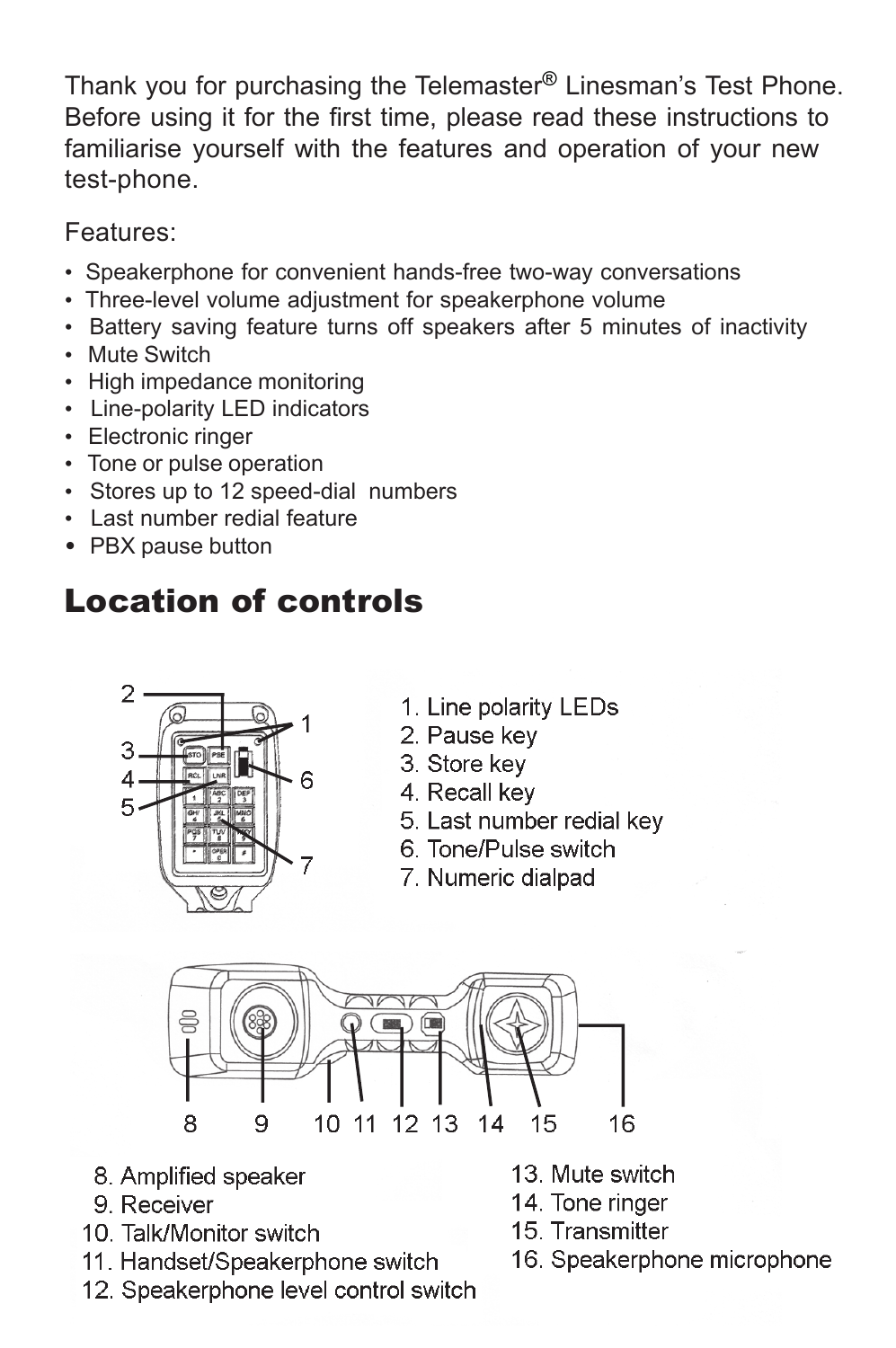### Handset & Speakerphone Controls

#### Talk/Monitor switch (10)

The "talk" position (sliding the switch towards the handset's receiver) gives an off-hook condition for dialing and speaking using the test phone as a standard handset.

The Monitor position (sliding the switch towards the handset's transmitter) provides a high impedance coupling across the circuit to allow monitoring without disturbing conversations or signalling.

#### Handset/Speakerphone switch (11)

This press-button turns the speakerphone on or off. While in Speakerphone mode, the normal handset transmitter and receiver are muted to provent acoustic feedback.

#### Volume Control (12)

This three-position slide switch controls the volume of the amplified speaker in Speakerphone mode. The volume can be set to H (High), M (Medium) or L (Low).

#### Mute Switch (13)

This turns the hands-free Speakerphone microphone on or off to provide privacy.

#### Speakerphone Calling

When making a call in Speakerphone mode, the dialled digits are heard via the loudspeaker, providing audible feedback to the user.

#### Battery Saving Feature

To extend the battery life, the speaker will automatically shut off after approximately five minutes if there has not been a signal greater than -30 dBm during that period. If there is any signal greater than -30 dBm, the timer is reset and the speaker is kept turned on. A battery must be installed to allow Speakerphone operation.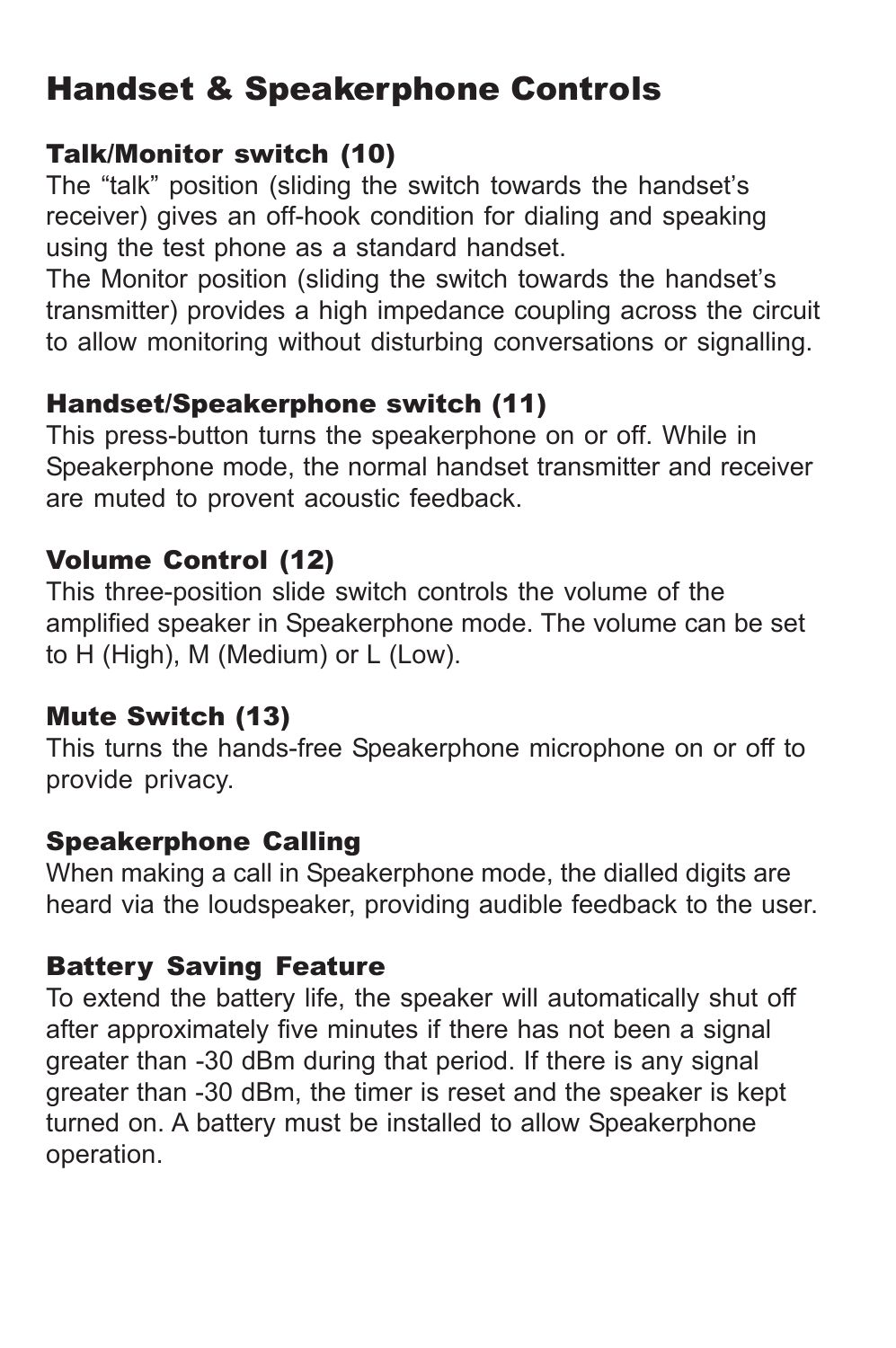## Keypad Controls

#### Tone/Pulse switch (6)

This slide-switch selects either tone or pulse dialling. Slide the switch to select the required dialling mode. The switch may be operated between digits during dialling to chang the dialling mode for the next digit(s) dialled.

#### Last Number Redial key (5)

The LNR key redials the last number dialled. It applies to either tone or pulse operating modes.

#### Recall key (4)

The RCL key is used to recall a stored number. After receiving dialtone, press the RCL key followed by the dialpad key (7) used to store the number. The number will be automatically dialled.

#### Pause Key (2)

This key inserts a 3.6 second pause when pressed during dialling. To insert a pause in a stored number, press the PSE key at the point where the pause is required.

#### Storing Numbers

The STO key (3) is used to store numbers in the 12 memory locations (dialpad keys 0 through 9 plus \* and #). Up to 16 digits can be stored in each location.Before storing a new number, it is advisable to first clear the memory location to be used by pressing the STO key twice, followed by the memory location key.

#### To store a number while off-line:

- 1 Slide the Talk/Monitor switch (10) to the "Talk" position.
- 2 Press the STO key (3).
- 3 Dial the number to be stored using the dialpad keys (7).
- 4 Press the STO key (3).
- 5 Press the dialpad key (7) where the number is to be stored.
- 6 Slide the Talk/Monitor switch (10) to the "monitor" position.

#### To store a number while on-line and off-hook:

- 1 Connect the test phone to a line and dial the number.
- 2 Press the STO key (3) twice.
- 3 Press the dialpad key (7) where the number is to be stored.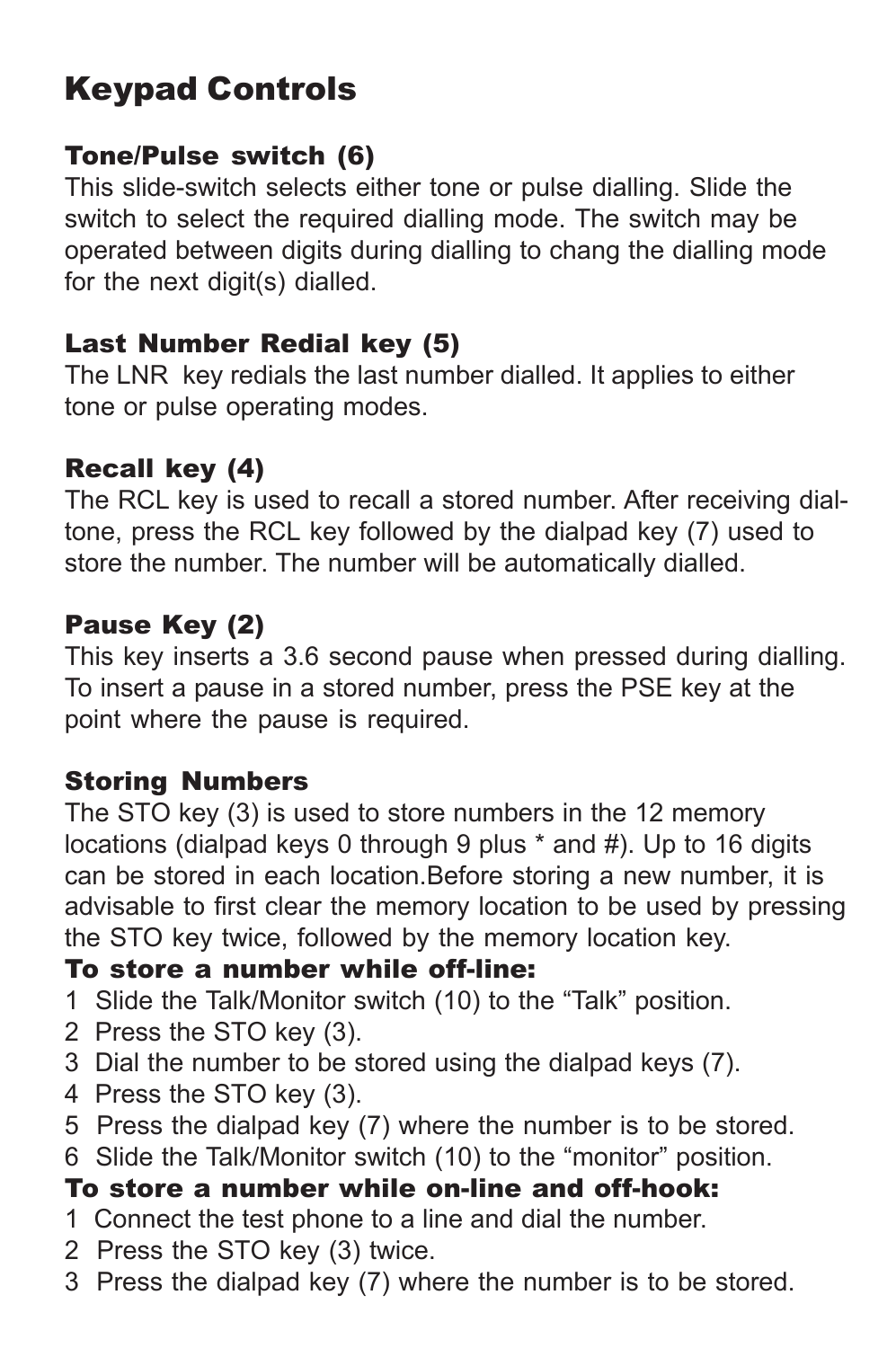### **Operation**

#### Monitoring a circuit

To monitor a line, set the Talk/Monitor switch (10) to "Monitor" (slide it down towards the handset transmitter). Connect the test leads to the circuit under test. Monitoring can now occur without dusturbing traffic on the circuit.

#### Connecting to a circuit

To connect to a line, connect the test leads to the circuit under test and set the Talk/Monitor switch (10) to "Talk" (slide it up towards the handset receiver). The test phone will be physically connected across the circuit under test disturbing any traffic in progress.

#### Warning

When testing circuits, clicks in the receiver can sometimes be loud enough to cause acoustic shock. Do not hold the test phone tightly against your ear.

### LED Polarity indicators (1)

The line-polarity LEDS illuminate to show the polarity of the line when off-hook in handset mode. They do not operate in Speakerphone mode. The green LED will light if the red test lead is connected to the Tip (positive) side of the line and the black test lead is connected to the Ring (negative) side of the line. The red LED will light if the test leads are reversed. The LEDS will flash during either tone or pulse dialling. A battery must be inserted for the LED indicators to work.

#### Maintenance

Disconnect the test phone from any circuits before attempting maintenance.

If the test set fails to perform correctly, the most likely cause is a flat battery. Fit a new battery as described on the next page and re-test the phone.

Chlorinated cleaners must not be used to clean the test phone.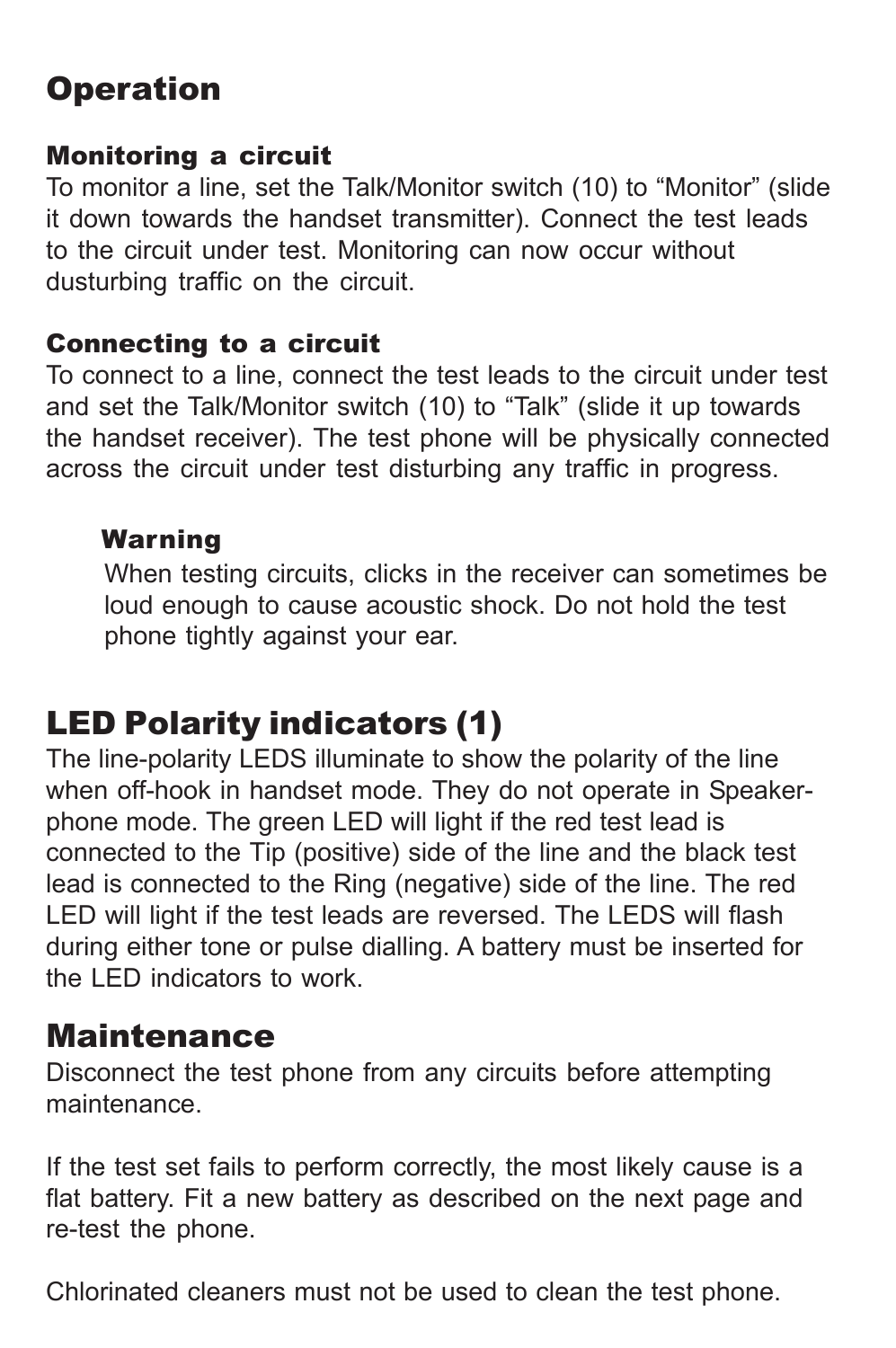### Battery Installation/Replacement

- 1 Completely remove the three screws (17) holding the lower case-lid (18) to the handset body. Note that the single "topmost" screw is longer than the two "bottom" screws. It's important to replace the screws in their correct positions.
- 2 Remove the lower case-lid (18).
- 3 Lift out the battery holder (21).
- 4 Install/replace the alkaline or Lithium 9V battery, making sure that the battery leads and associated battery connector (20) pass through the large rectangular "hole" in the battery holder (21).
- 5 Check that the battery-connector (20) has been correctly fitted to the battery terminals.
- 6 Put the battery into it's holder (21).
- 7 Place the battery holder into the lower case-lid placing the two "studs" (22) on the holder into the two holes towards the top of the case-lid (18).
- 8 Replace the lower case-lid onto the handset body, ensuring that the battery wires will not be crimped/damaged during assembly and that the test-

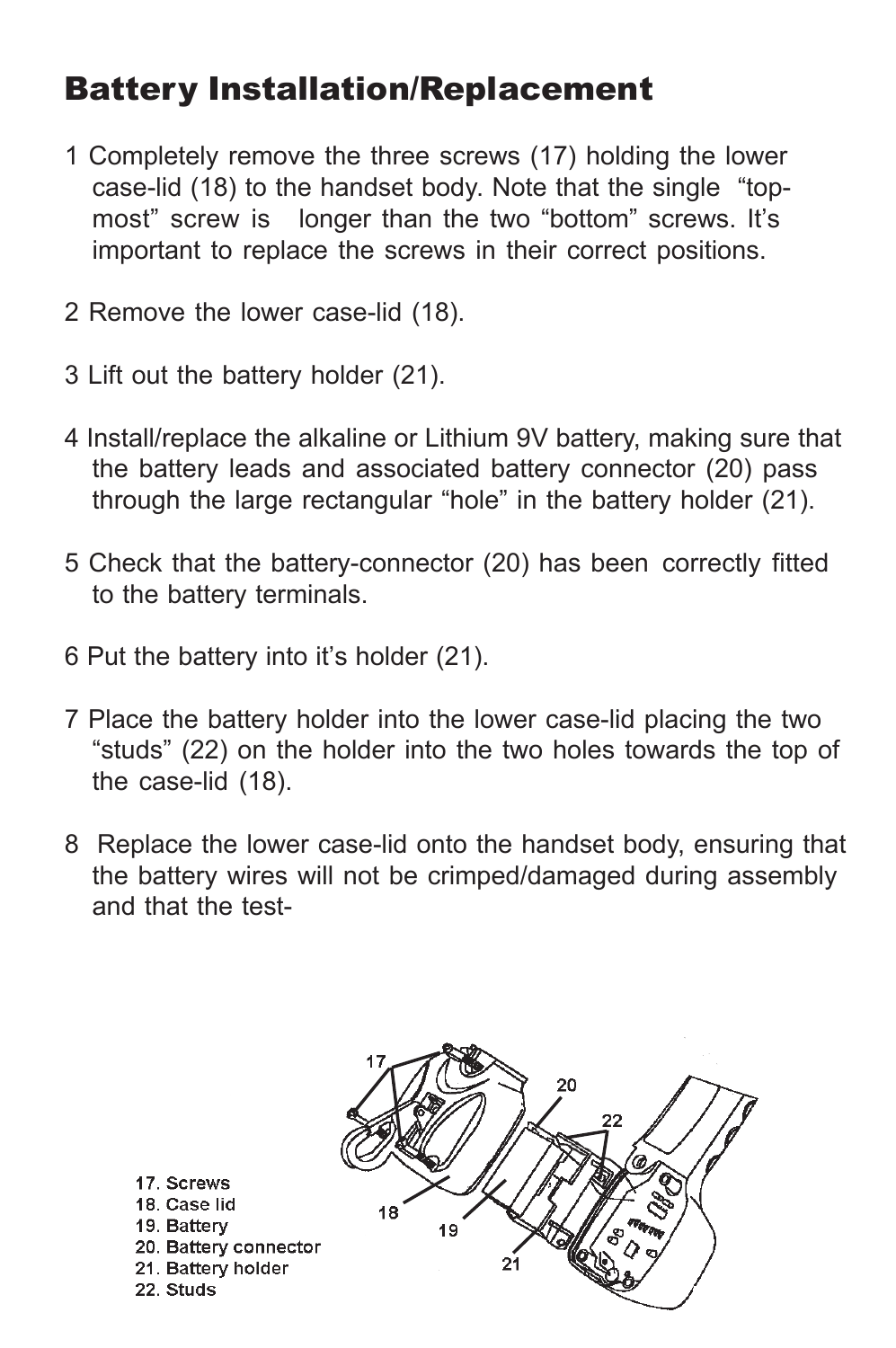## **Specifications**

| <b>ELECTRICAL</b>         |                                                                                                                                                    |                                                          |
|---------------------------|----------------------------------------------------------------------------------------------------------------------------------------------------|----------------------------------------------------------|
| Loop limit                | 2K U max @ 48V DC (nominal 20mA loop current)                                                                                                      |                                                          |
| DC resistance (Talk mode) | Typically 300 U                                                                                                                                    |                                                          |
| Impedance (Monitor mode)  | 39K Ù nominal @ 1KHz                                                                                                                               |                                                          |
| Pulse output              | Pulse rate: 10pps + 0.8pps<br>Percent Break: 61% ±2%I                                                                                              | Interdigital pause: 1000ms<br>Leakage during break: >50K |
| DTMF output               | Tone Frequency Error : ±1.2% maximum<br>Tone Level : - 8 ±2dBm combined (typical)                                                                  | High/Low tone difference : 4dB maximum                   |
| Memory stores             | 12 locations (0-9 plus * and #) plus last number redial                                                                                            |                                                          |
| Store capacity            | 16 digits per store                                                                                                                                |                                                          |
| PBX pause                 | 3.6 seconds                                                                                                                                        |                                                          |
| Power source              | 9V DC Alkaline or Lithium battery.                                                                                                                 |                                                          |
| Battery life              | Typically 25 hours continuous use                                                                                                                  |                                                          |
| Power saving              | Amplifier shuts off after approximately 5 minutes if there has not been a signal > -30dBm<br>during that period. A signal >30dBm resets the timer. |                                                          |
| Speaker levels            | Low, Medium, High                                                                                                                                  |                                                          |
| <b>PHYSICAL</b>           |                                                                                                                                                    |                                                          |
| Length                    | 26.0cm                                                                                                                                             |                                                          |
| Width                     | 7.0cm                                                                                                                                              |                                                          |
| Height                    | 8.8cm                                                                                                                                              |                                                          |
| Weight                    | 560g                                                                                                                                               |                                                          |
| <b>ENVIRONMENTAL</b>      |                                                                                                                                                    |                                                          |
| Temperature               | Operating : 0 °C ~ +50 °C                                                                                                                          | Storage : -40 °C t ~+66 °C                               |
| Altitude                  | Up to 304 metres                                                                                                                                   |                                                          |
| Relative Humidity         | $5\% - 95\%$                                                                                                                                       |                                                          |
| <b>COMPLIANCE</b>         |                                                                                                                                                    |                                                          |
| <b>ACA Supplier Code</b>  | $2$ N692                                                                                                                                           |                                                          |
| Australian Standards      |                                                                                                                                                    |                                                          |
| Classification            | Test equipment - not for consumer use                                                                                                              |                                                          |